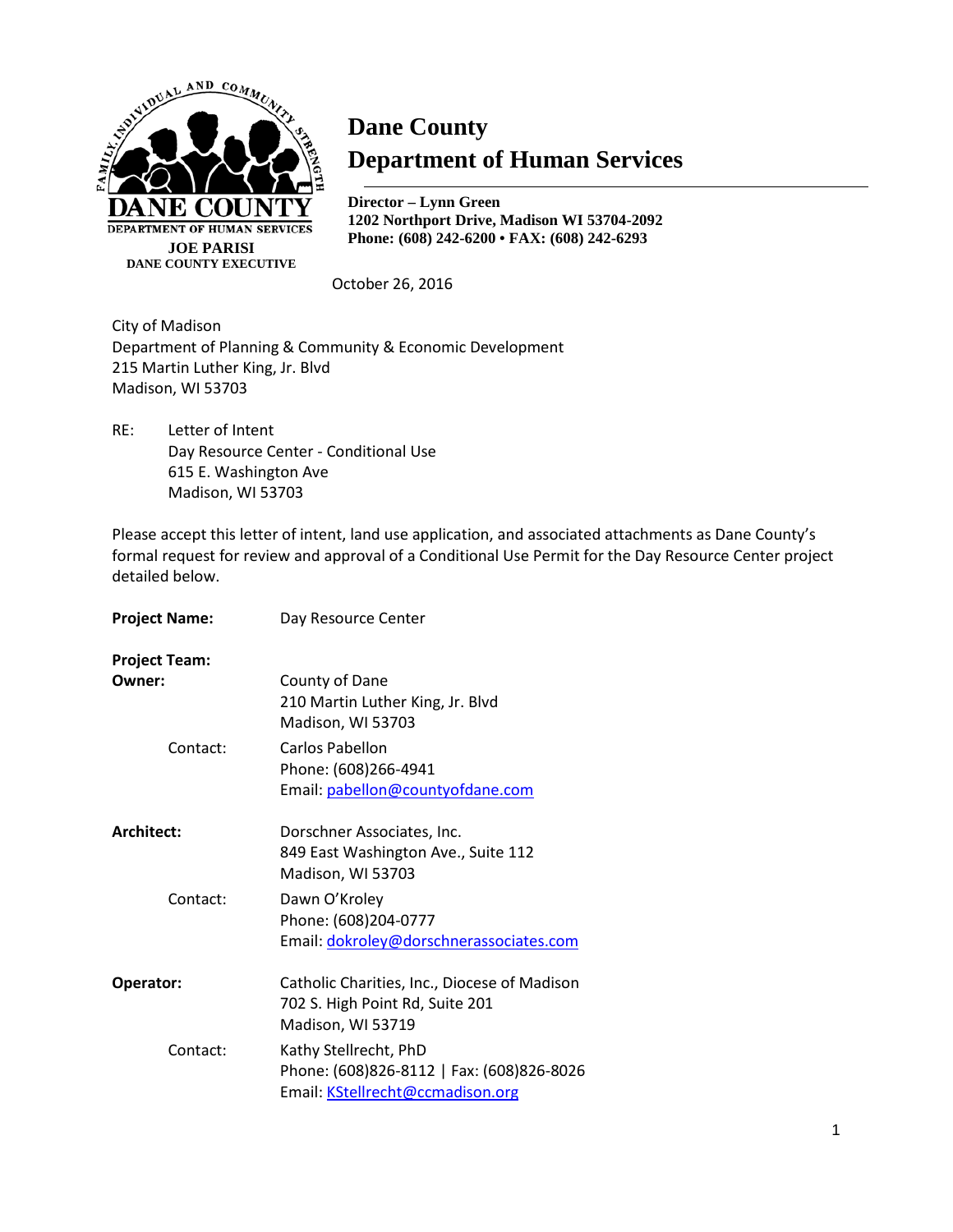## **Project Overview:**

Dane County requests approval of a Conditional Use Permit for a daytime shelter (hereinafter "Day Resource Center" or "Center") at 615 East Washington Avenue.

The Day Resource Center will help prevent and end homelessness by providing individuals and families experiencing homelessness, or living in poverty and at-risk of homelessness, a critical connection to services and assistance in one convenient location.

Services offered on-site at the Center will cover two overarching areas – basic needs (showers, laundry, respite from the elements) and connections to community resources (case management, housing search assistance, employment and training).

Additional programming details are provided below, and in the attached management plan.

The Day Resource Center will be operated by Catholic Charities, Inc. Diocese of Madison, a 501(c)(3) non-profit organization affiliated with Catholic Charities USA.

With the proposed site improvements, security measures, programmatic design, and a commitment to ongoing evaluation and community engagement, Dane County is confident that the proposal satisfies the approval standards found in section 28.183(6) of the city of Madison zoning code.

# **Existing Conditions:**

The property at 615 East Washington Avenue (tax parcel ID 0709-133-0722-3) totals 24,786 s.f., and is located within District 6, in the Marquette neighborhood. No demolition is proposed, and no major alterations are proposed to the building structure.

The parcel has frontage on East Washington Avenue (66'), South Blair Street (62.5'), and East Main Street (33'). Driveway access to the property is via the East Main Street frontage. Existing parking areas located behind the building total 51 spaces. Prior to acquisition by Dane County, the property housed the offices of the Greater Madison Area Chamber of Commerce and Greater Madison Convention and Visitors Bureau.

The property is zoned CC-T Commercial Corridor - Transitional District. The city's comprehensive plan designates the majority of property as being within the "Employment" planning area. A small area of the property fronting Blair Street is designated as "Community Mixed Use".

#### **Project Schedule:**

Upon approval of the conditional use permit, the county will proceed with hiring a construction contractor to complete the necessary alterations to the building, and continue working with the operator, partner groups, and other stakeholders to refine and finalize programming details. The goal is to have the Center open and fully operational by September, 2017.

# **Proposed Uses:**

The Day Resource Center will include a number of uses and services actively managed by the operator (basic services), and services currently provided by other agencies that the operator will partner with to offer on-site at the Center (on-site resource services). It is anticipated that the specific services provided at the Center will vary over time as the operator and partner agencies adjust to the needs of patrons.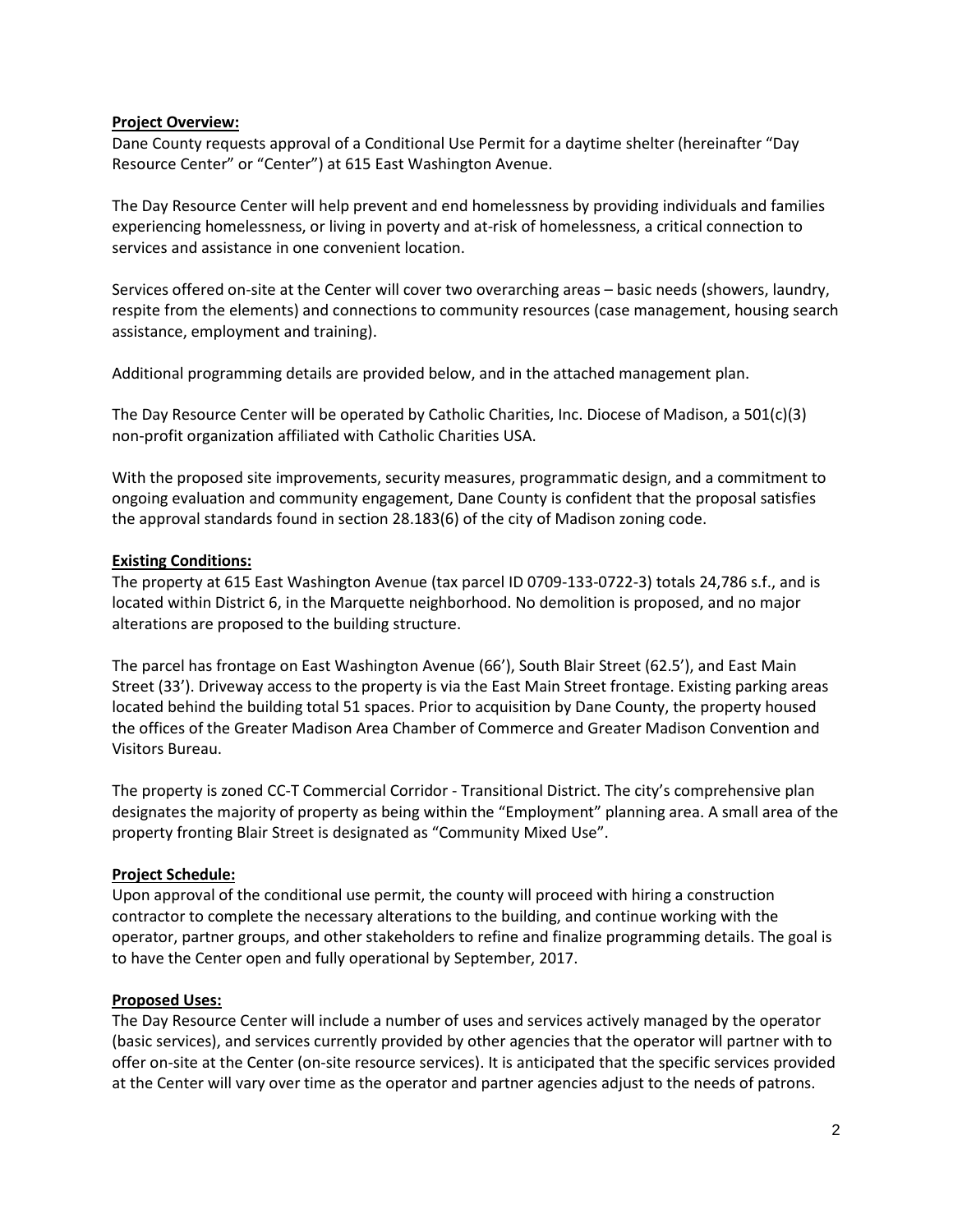Basic services will be located primarily on the first floor of the building (5,565 s.f.), while on-site resource services will be primarily located on the second floor of the building (5,858 s.f.). An area of approximately 3,175 s.f., located at the Main Street entrance of the building, will serve as outdoor program space for use by patrons, staff and visitors.

The operator will manage and supervise on-site basic needs services for patrons, including the following: computer lab, daytime shelter from the elements, kitchen, laundry, mail/message center, outdoor activity / courtyard areas, private office space for meetings, separate enclosed indoor/outdoor space for families, showers, space for patrons to temporarily store belongings during center hours of operation, vital document storage, and telephone access.

In addition, the operator will provide or partner with community groups to provide access to other necessities, including but not limited to, assistance obtaining IDs, food, personal hygiene items, clothing, and baby items (diapers, formula).

The operator will collaborate with other community service agencies to provide the following on-site resource services at the Center in the first year of operations: case management, employment and training services, housing assessment, and housing navigation.

The operator will provide referral of patrons to other area providers and services that may not be located in the facility, including but not limited to legal, AODA, mental health, medical, health insurance, financial counseling, and transportation.

Over time, the operator and/or its partners may seek to expand the range of services and supportive community programming provided on-site at the Center, in collaboration with its agency partners and Center patrons, and based on need. These services may include the following: alcohol and other drug addiction services / support groups, haircuts, legal services, mental health services, resource fairs, literacy services, therapeutic resources, social support circles, and empowerment seminars.

Please see the attached management plan for additional detail regarding proposed uses and services at the Center.

# **Hours of Operation:**

Hours of operation at the Center will be 8:00 am to 5:00 pm daily. Dane County respectfully requests that the hours of operation be listed on the Conditional Use Permit as 6:30am-6pm daily, as provided for in the city zoning code. The reason for this request is to ensure the operator has some limited flexibility to respond to client needs in the event of weather emergencies (for example, extreme cold or extreme heat). No nighttime services or overnight accommodations will be provided.

# **Building Square Footage:**

The existing two-story building totals 12,836 s.f. (gross). Usable first floor area totals 5,565 s.f., and the usable area of the second floor totals 5,858 s.f.

The current building code calculation reflects 287 total occupants with 106 occupants on the second floor and 181 occupants on the first floor. The conceptual furniture plan provided comfortably seats approximately 100 people on the first floor.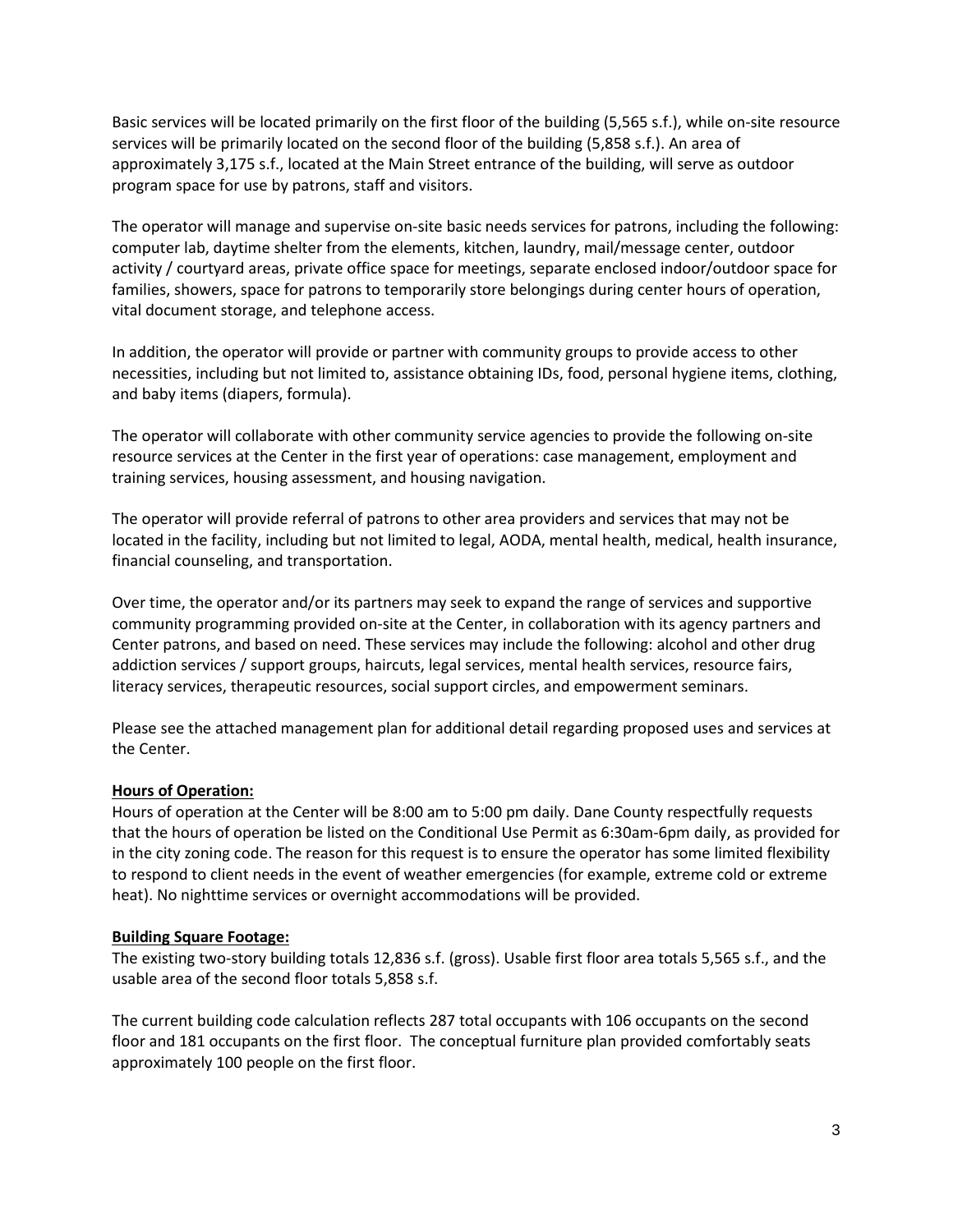## **Number of Dwelling Units:**

There will be no dwelling units located in the building.

#### **Auto and Bike Parking Stalls:**

A total of 30 auto parking stalls will be located on the property in the existing parking lot fronting S. Blair Street. Two stalls will be ADA accessible, and an ADA accessible drop-off area will be provided. A minimum of 16 bike parking stalls will be provided and located adjacent to the Main Street courtyard entryway.

## **Lot Coverage & Usable Open Space Calculations:**

Of the parcel's 24,786 s.f. total area, approximately 3,175 s.f. of usable open space is provided by improving the existing asphalt parking lot at the Main Street Courtyard entrance.

## **Value of Land:**

The total value of the land is \$295,000. Value of improvements is \$698,400. Values are from the 2016 tax assessment.

## **Estimated Project Cost:**

Construction costs are estimated to total approximately \$1.7 million. The Center's annual operating cost is estimated to total \$690,000. Dane County's 2017 budget currently reflects fully funded 2017 operating costs, estimated at \$330,000.

## **Number of Construction & Full-Time Equivalent Jobs Created:**

A total of 30 construction jobs will be created by the project.

A total of 7.5 Full-Time Equivalent (FTE) jobs will be created by the operator to staff the resource Center. This includes the following positions:

Center director – 1.0 FTE Patron Service Specialists – 2.8 FTE Reception Coordinator – 1.4 FTE Family Services Specialist – 1.4 FTE Volunteer Coordinator - .5 FTE Janitor - .4 FTE

Additional staffing information, including an organizational chart, is included in the enclosed management plan.

#### **Public Subsidy Requested:**

None.

# **Additional Background:**

#### *Providing a Community Need*

Currently, a number of agencies provide a variety of basic needs services during the day to individuals and families experiencing homelessness. These services are located throughout the City of Madison and Dane County, and for those experiencing homelessness, it can be incredibly difficult to travel to multiple locations to efficiently take care of basic needs and access the community resources necessary to obtain housing, employment, and more. For example, day shelter is available at one location with referral to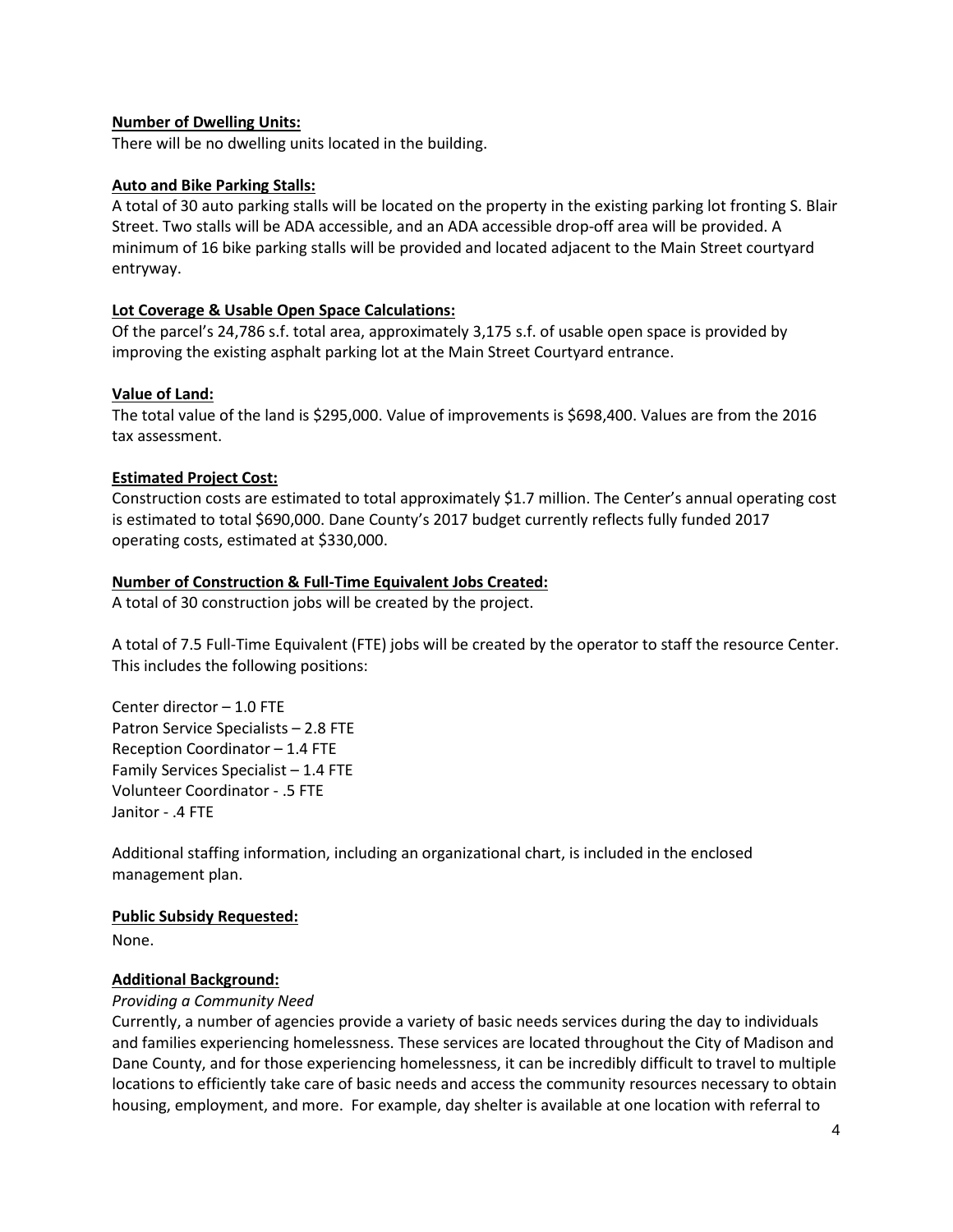resources, but if an individual needs to shower, do laundry, and meet with a case manager, they would have to go to two to three other locations.

Additionally, while some of the basic needs and resource services proposed for the Day Resource Center are available through emergency overnight shelters, not everyone can access overnight shelter, creating a demand for these services during the day.

A great need exists in our community for a facility that offers many of these basic needs and community resource services in one convenient location.

#### *Site Selection*

Dane County worked with its project partners for years to find a suitable location for a Day Resource Center based on desired criteria including, but not limited to, close proximity to downtown Madison, transportation options, other resources for individuals who are homeless or at risk of becoming homeless, and employment opportunities.

Locations beyond the downtown area on Wright Street, Lien Road and in the Town of Madison on Martin Street were all thoroughly vetted. Locations closer to downtown Madison were also pursued, including the temporary Day Resource Center location from three years ago at 857 East Washington Ave., and more recently at the current Bellini Restaurant at 401 East Washington Ave., as well as the former Messner building at 1326 East Washington Ave. Dane County considered dozens of other sites, but all were rejected based on a combination of location, cost, size or condition concerns.

Locating the Day Resource Center at 615 E. Washington Avenue provides a central location close to existing supports for the target population it is intended to serve, including an emergency overnight shelter for men, temporary and emergency overnight shelters for women and families, and the Madison Central Library, where a number of agencies provide case management services. The site is less than a mile away from several free meal sites, located on a major bus route, and near a bike path. The existing building is appropriately sized for the programming and services to be offered, and has two floors to facilitate the proposed multi-purpose uses. It is for these reasons that the property was selected and acquired.

#### *Operator Selection*

Dane County selected Catholic Charities, Inc., Diocese of Madison to operate the Day Resource Center after an impartial Dane County Request for Proposals (RFP) application and review process.

RFP #116065, Operation of a Day Resource Center, was issued for responses on June 24, 2016, and the deadline for submissions was August 12<sup>th</sup> at 2:00pm Central Time. An RFP review panel consisting of representatives from the project's funding partners – Dane County, the City of Madison, and The United Way – and two neighborhood representatives, was convened on August 25<sup>th</sup>. Following the results of the review panel's scoring, the County entered into contract negotiations with Catholic Charities.

Catholic Charities has over 70 years of experience in helping people who are poor, vulnerable, and homeless, and has experience in working with many of the root causes of homelessness including poverty, disability, substance abuse, and mental health issues. As a result of its work and experience, Catholic Charities has developed a strong network of collaborative relationships in various sectors across the county including nonprofit agencies, health care systems, multiple school districts, Dane County Human Services, the State of Wisconsin, The United Way, and various faith communities.